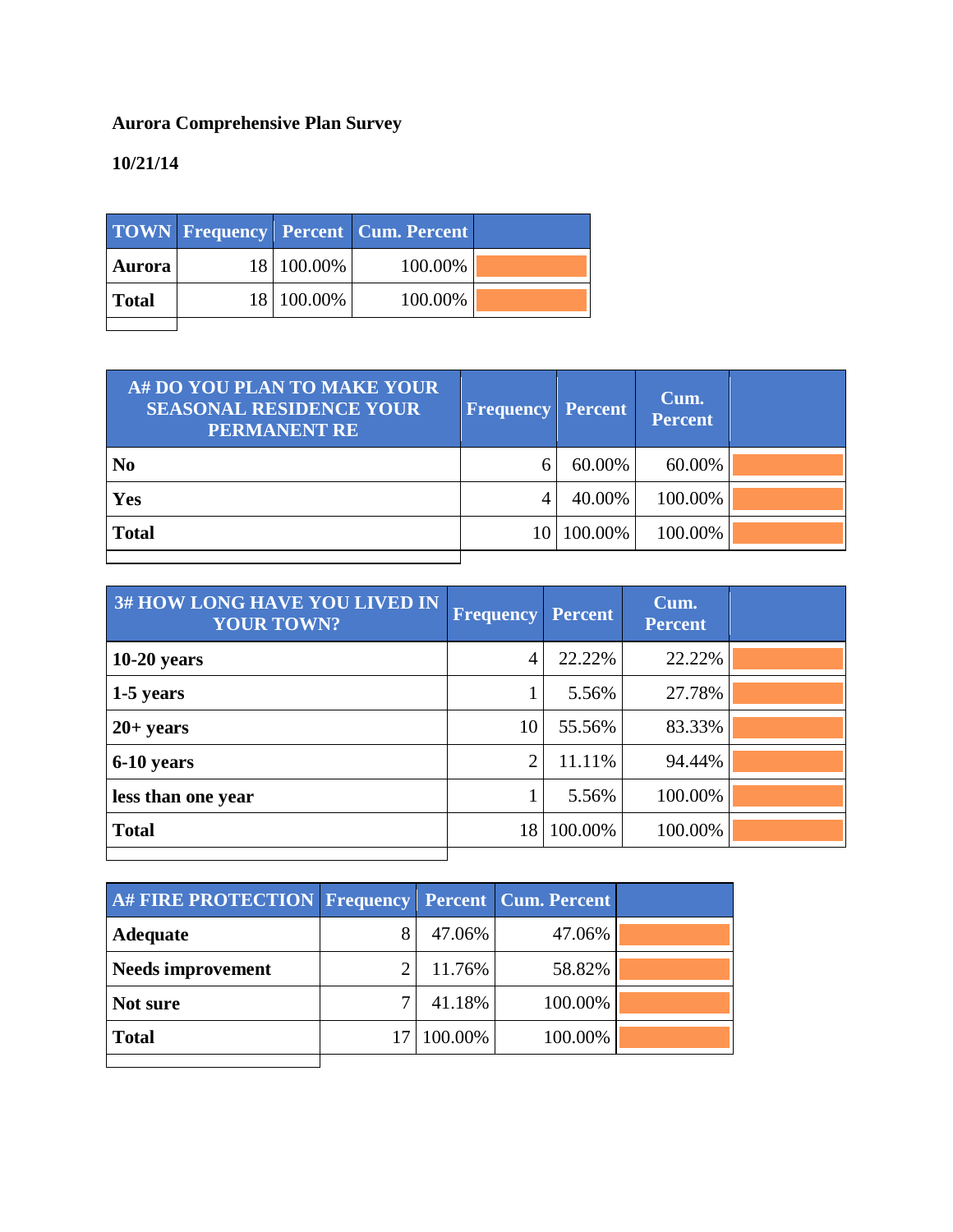| <b>WOULD YOU SUPPORT IMPROVING</b><br>OR EXPANDING THROUGH<br><b>INCREASED LOCAL</b> | <b>Frequency</b> | <b>Percent</b> | Cum.<br><b>Percent</b> |  |
|--------------------------------------------------------------------------------------|------------------|----------------|------------------------|--|
| N <sub>0</sub>                                                                       |                  | 60.00%         | 60.00%                 |  |
| Yes                                                                                  | 6                | 40.00%         | 100.00%                |  |
| <b>Total</b>                                                                         | 15               | 100.00%        | 100.00%                |  |
|                                                                                      |                  |                |                        |  |

| <b>B#_RECREATIONAL FACILITIES Frequency Percent Cum. Percent</b> |            |         |  |
|------------------------------------------------------------------|------------|---------|--|
| <b>Adequate</b>                                                  | 47.06%     | 47.06%  |  |
| <b>Needs improvement</b>                                         | 29.41%     | 76.47%  |  |
| Not sure                                                         | 23.53%     | 100.00% |  |
| <b>Total</b>                                                     | 17 100.00% | 100.00% |  |
|                                                                  |            |         |  |

| <b>WOULD YOU SUPPORT IMPROVING</b><br><b>OR EXPANDING THROUGH</b><br><b>INCREASED LOCA1</b> | <b>Frequency</b> | <b>Percent</b> | Cum.<br><b>Percent</b> |  |
|---------------------------------------------------------------------------------------------|------------------|----------------|------------------------|--|
| N <sub>0</sub>                                                                              |                  | 73.33%         | 73.33%                 |  |
| Yes                                                                                         | 4                | 26.67%         | 100.00%                |  |
| <b>Total</b>                                                                                | 15               | 100.00%        | 100.00%                |  |
|                                                                                             |                  |                |                        |  |

| <b>C#_AMBULANCE Frequency Percent Cum. Percent</b> |         |         |  |
|----------------------------------------------------|---------|---------|--|
| <b>Adequate</b>                                    | 47.06%  | 47.06%  |  |
| Needs improvement                                  | 5.88%   | 52.94%  |  |
| Not sure                                           | 47.06%  | 100.00% |  |
| <b>Total</b>                                       | 100.00% | 100.00% |  |
|                                                    |         |         |  |

| <b>WOULD YOU SUPPORT IMPROVING</b><br>OR EXPANDING THROUGH<br><b>INCREASED LOCA2</b> | <b>Frequency Percent</b> |        | Cum.<br>Percent |  |
|--------------------------------------------------------------------------------------|--------------------------|--------|-----------------|--|
| N <sub>0</sub>                                                                       |                          | 50.00% | 50.00%          |  |
| Yes                                                                                  |                          | 50.00% | 100.00%         |  |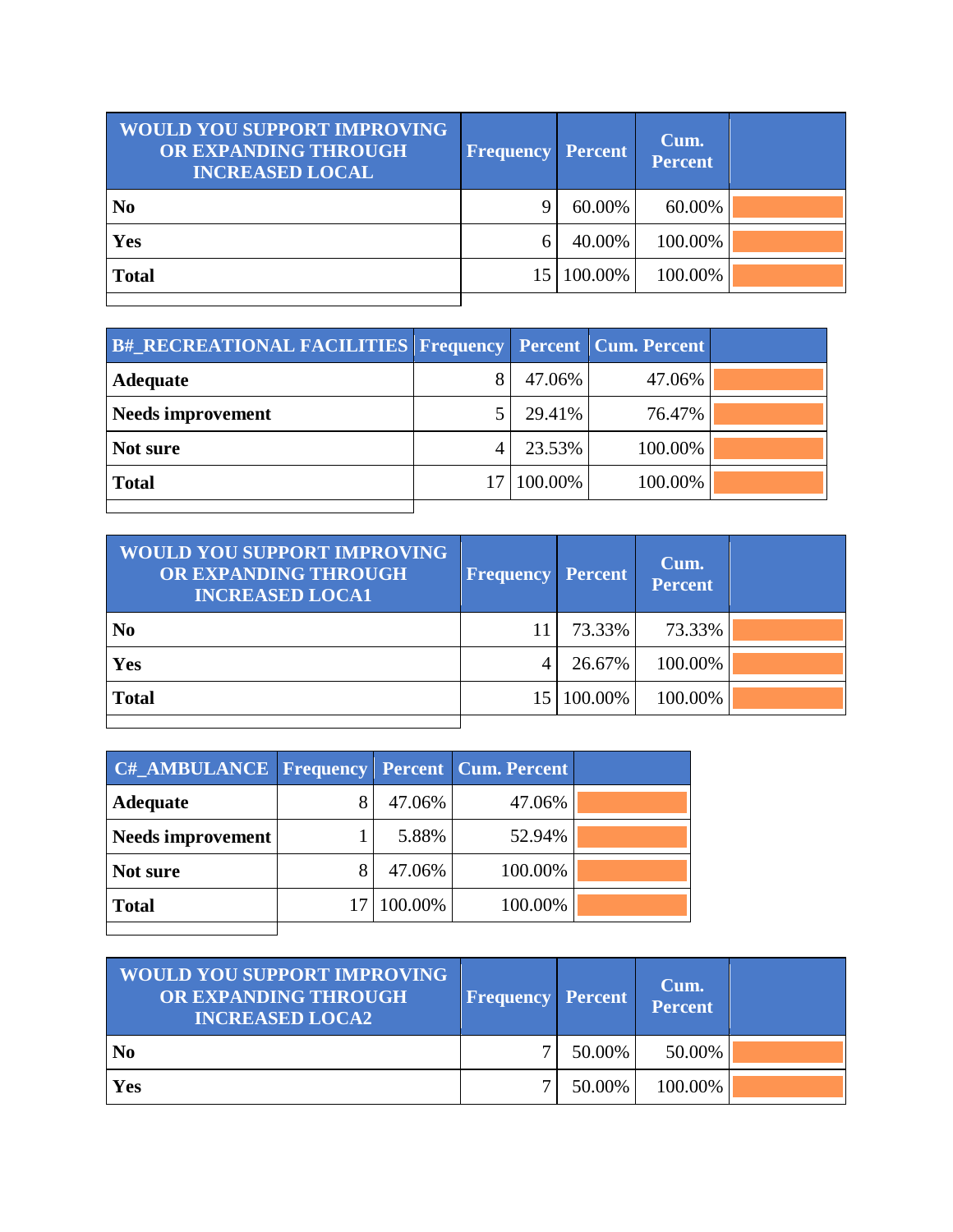| <b>Total</b> | 14 | 00.00% | 100.00% |  |
|--------------|----|--------|---------|--|
|              |    |        |         |  |

| D# ROAD MAINTENANCE Frequency Percent Cum. Percent |         |         |  |
|----------------------------------------------------|---------|---------|--|
| <b>Adequate</b>                                    | 47.06%  | 47.06%  |  |
| <b>Needs improvement</b>                           | 41.18%  | 88.24%  |  |
| Not sure                                           | 11.76%  | 100.00% |  |
| <b>Total</b>                                       | 100.00% | 100.00% |  |
|                                                    |         |         |  |

| <b>WOULD YOU SUPPORT IMPROVING</b><br>OR EXPANDING THROUGH<br><b>INCREASED LOCA3</b> | <b>Frequency Percent</b> |         | Cum.<br><b>Percent</b> |  |
|--------------------------------------------------------------------------------------|--------------------------|---------|------------------------|--|
| N <sub>0</sub>                                                                       |                          | 73.33%  | 73.33%                 |  |
| <b>Yes</b>                                                                           | 4                        | 26.67%  | 100.00%                |  |
| <b>Total</b>                                                                         | 151                      | 100.00% | 100.00%                |  |
|                                                                                      |                          |         |                        |  |

| <b>E# SNOW REMOVAL/SANDING Frequency Percent Cum. Percent</b> |         |         |  |
|---------------------------------------------------------------|---------|---------|--|
| <b>Adequate</b>                                               | 64.71%  | 64.71%  |  |
| <b>Needs improvement</b>                                      | 11.76%  | 76.47%  |  |
| Not sure                                                      | 23.53%  | 100.00% |  |
| <b>Total</b>                                                  | 100.00% | 100.00% |  |
|                                                               |         |         |  |

| <b>WOULD YOU SUPPORT IMPROVING</b><br>OR EXPANDING THROUGH<br><b>INCREASED LOCA4</b> | <b>Frequency Percent</b> |         | Cum.<br><b>Percent</b> |  |
|--------------------------------------------------------------------------------------|--------------------------|---------|------------------------|--|
| N <sub>0</sub>                                                                       |                          | 78.57%  | 78.57%                 |  |
| Yes                                                                                  |                          | 21.43%  | 100.00%                |  |
| <b>Total</b>                                                                         | 14                       | 100.00% | 100.00%                |  |
|                                                                                      |                          |         |                        |  |

| <b>F# PUBLIC SCHOOLS Frequency Percent Cum. Percent</b> |          |        |  |
|---------------------------------------------------------|----------|--------|--|
| Adequate                                                | 6 35.29% | 35.29% |  |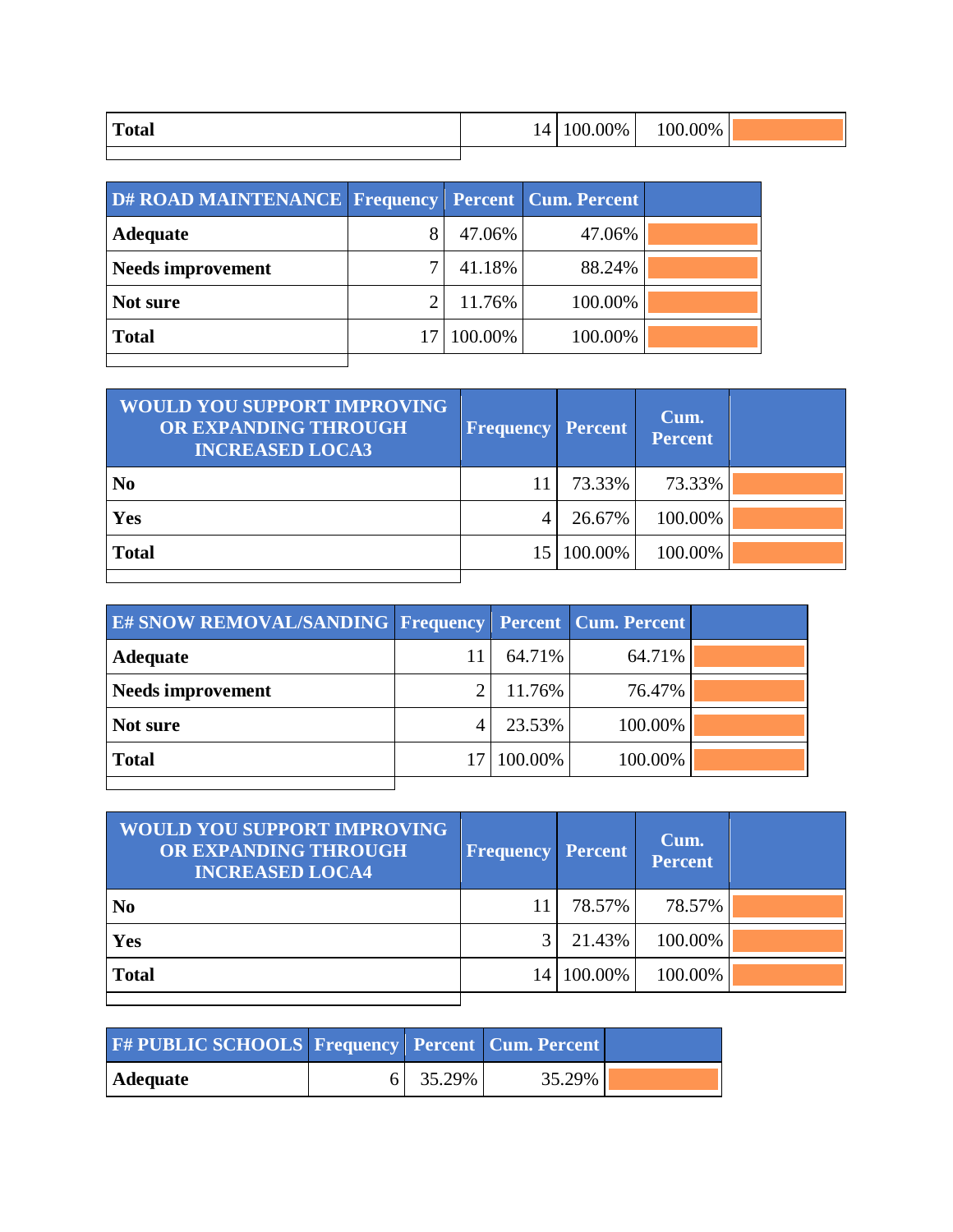| Needs improvement | 11.76%     | 47.06%  |  |
|-------------------|------------|---------|--|
| Not sure          | 52.94%     | 100.00% |  |
| <b>Total</b>      | 17 100.00% | 100.00% |  |
|                   |            |         |  |

| <b>WOULD YOU SUPPORT IMPROVING</b><br>OR EXPANDING THROUGH<br><b>INCREASED LOCA5</b> | <b>Frequency Percent</b> |         | Cum.<br><b>Percent</b> |  |
|--------------------------------------------------------------------------------------|--------------------------|---------|------------------------|--|
| N <sub>0</sub>                                                                       | 12                       | 85.71%  | 85.71%                 |  |
| Yes                                                                                  |                          | 14.29%  | 100.00%                |  |
| <b>Total</b>                                                                         | 14                       | 100.00% | 100.00%                |  |
|                                                                                      |                          |         |                        |  |

| 47.06%  | 47.06%  |                                                           |
|---------|---------|-----------------------------------------------------------|
| 17.65%  | 64.71%  |                                                           |
| 35.29%  | 100.00% |                                                           |
| 100.00% | 100.00% |                                                           |
|         |         | <b>G#POLICE PROTECTION Frequency Percent Cum. Percent</b> |

| <b>WOULD YOU SUPPORT IMPROVING</b><br>OR EXPANDING THROUGH<br><b>INCREASED LOCA6</b> | <b>Frequency Percent</b> |         | Cum.<br><b>Percent</b> |  |
|--------------------------------------------------------------------------------------|--------------------------|---------|------------------------|--|
| N <sub>0</sub>                                                                       |                          | 78.57%  | 78.57%                 |  |
| Yes                                                                                  |                          | 21.43%  | 100.00%                |  |
| <b>Total</b>                                                                         | 14                       | 100.00% | 100.00%                |  |
|                                                                                      |                          |         |                        |  |

| H# CODE ENFORCEMENT Frequency Percent Cum. Percent |         |         |  |
|----------------------------------------------------|---------|---------|--|
| <b>Adequate</b>                                    | 52.94%  | 52.94%  |  |
| <b>Needs improvement</b>                           | 11.76%  | 64.71%  |  |
| Not sure                                           | 35.29%  | 100.00% |  |
| <b>Total</b>                                       | 100.00% | 100.00% |  |
|                                                    |         |         |  |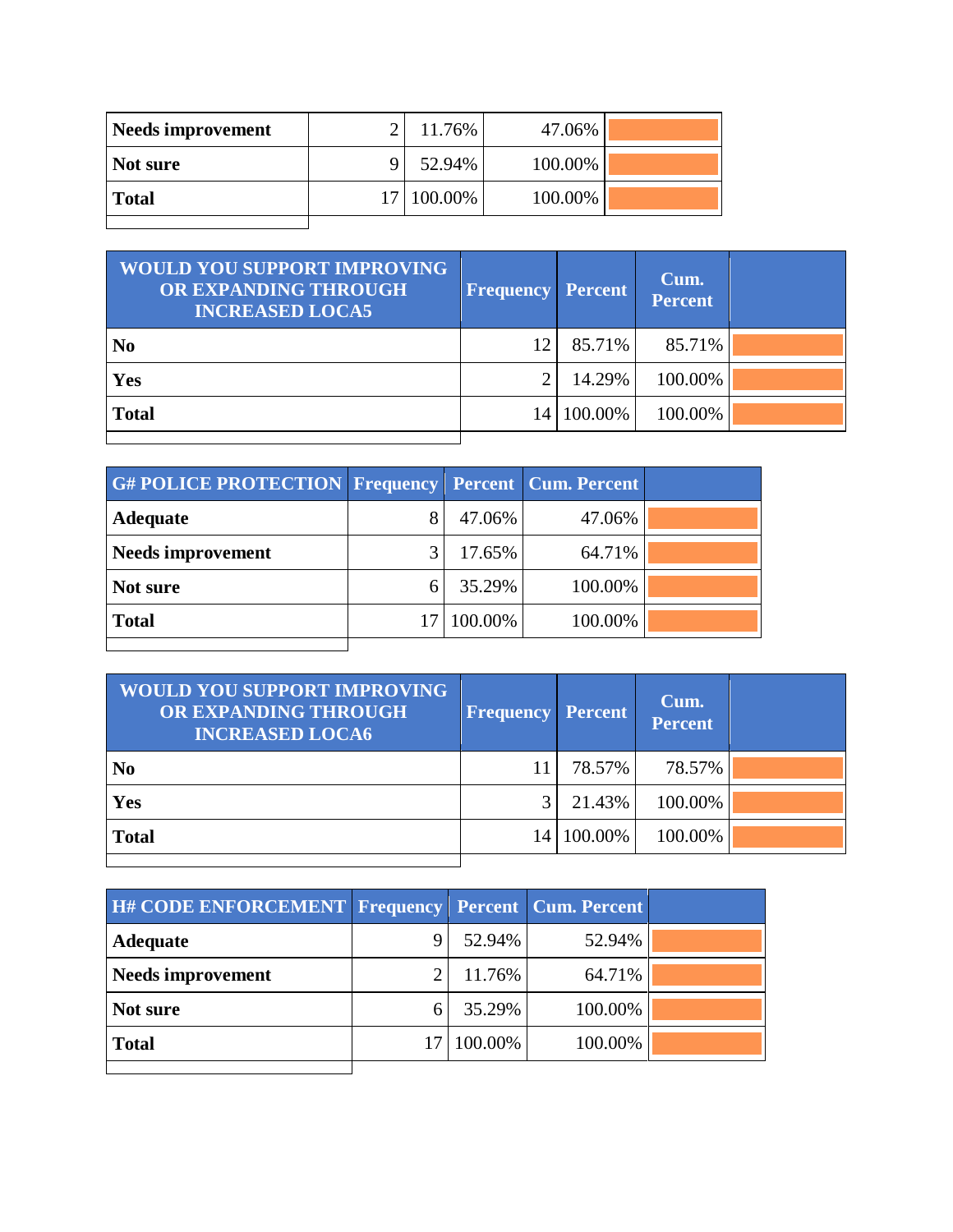| <b>WOULD YOU SUPPORT IMPROVING</b><br>OR EXPANDING THROUGH<br><b>INCREASED LOCA7</b> | <b>Frequency Percent</b> |         | Cum.<br><b>Percent</b> |  |
|--------------------------------------------------------------------------------------|--------------------------|---------|------------------------|--|
| N <sub>0</sub>                                                                       | 12                       | 85.71%  | 85.71%                 |  |
| Yes                                                                                  | ◠                        | 14.29%  | 100.00%                |  |
| <b>Total</b>                                                                         | 14                       | 100.00% | 100.00%                |  |
|                                                                                      |                          |         |                        |  |

| I# PUBLIC ACCESS TO SHORE Frequency Percent Cum. Percent |         |         |  |
|----------------------------------------------------------|---------|---------|--|
| <b>Adequate</b>                                          | 47.06%  | 47.06%  |  |
| <b>Needs improvement</b>                                 | 5.88%   | 52.94%  |  |
| Not sure                                                 | 47.06%  | 100.00% |  |
| <b>Total</b>                                             | 100.00% | 100.00% |  |
|                                                          |         |         |  |

| <b>WOULD YOU SUPPORT IMPROVING</b><br>OR EXPANDING THROUGH<br><b>INCREASED LOCA8</b> | <b>Frequency</b> | <b>Percent</b> | Cum.<br><b>Percent</b> |  |
|--------------------------------------------------------------------------------------|------------------|----------------|------------------------|--|
| N <sub>0</sub>                                                                       | 13               | 86.67%         | 86.67%                 |  |
| Yes                                                                                  |                  | 13.33%         | 100.00%                |  |
| <b>Total</b>                                                                         | 15               | 100.00%        | 100.00%                |  |
|                                                                                      |                  |                |                        |  |

| <b>J# LIBRARY</b>        |    |         | <b>Frequency Percent Cum. Percent</b> |  |
|--------------------------|----|---------|---------------------------------------|--|
| <b>Adequate</b>          |    | 23.53%  | 23.53%                                |  |
| <b>Needs improvement</b> |    | 17.65%  | 41.18%                                |  |
| Not sure                 | 10 | 58.82%  | 100.00%                               |  |
| <b>Total</b>             |    | 100.00% | 100.00%                               |  |
|                          |    |         |                                       |  |

| <b>WOULD YOU SUPPORT IMPROVING</b><br>OR EXPANDING THROUGH<br><b>INCREASED LOCA9</b> | <b>Frequency Percent</b> |        | Cum.<br>Percent |  |
|--------------------------------------------------------------------------------------|--------------------------|--------|-----------------|--|
| N <sub>0</sub>                                                                       |                          | 78.57% | 78.57%          |  |
| Yes                                                                                  |                          | 21.43% | 100.00%         |  |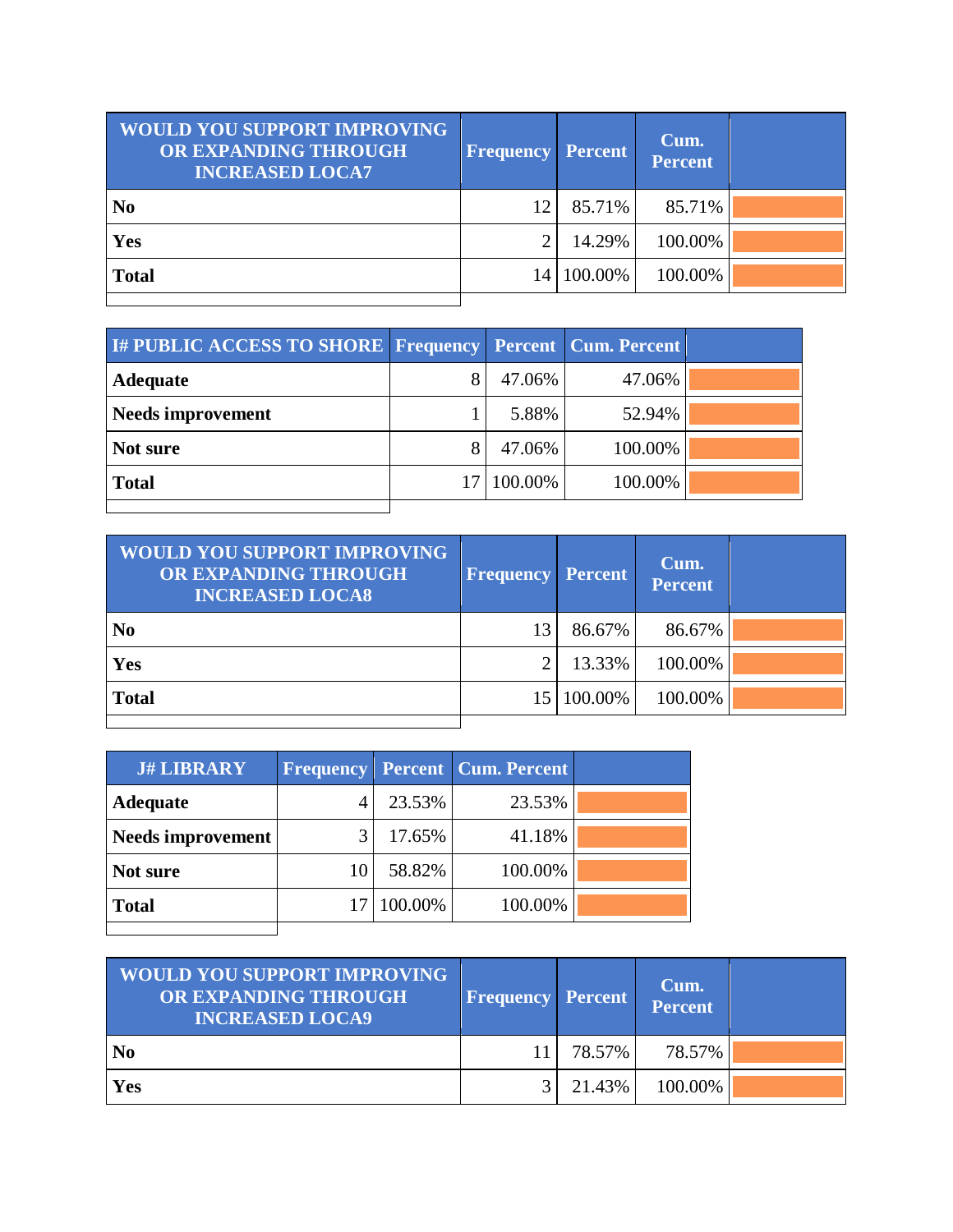| <b>Total</b> | 14 | $0.00\%$ | 100.00% |  |
|--------------|----|----------|---------|--|
|              |    |          |         |  |

| <b>K#TOWN OFFICE   Frequency   Percent   Cum. Percent  </b> |         |         |  |
|-------------------------------------------------------------|---------|---------|--|
| Adequate                                                    | 64.71%  | 64.71%  |  |
| <b>Needs improvement</b>                                    | 11.76%  | 76.47%  |  |
| Not sure                                                    | 23.53%  | 100.00% |  |
| <b>Total</b>                                                | 100.00% | 100.00% |  |
|                                                             |         |         |  |

| <b>WOULD YOU SUPPORT IMPROVING</b><br>OR EXPANDING THROUGH<br><b>INCREASED LOC10</b> | <b>Frequency</b> | <b>Percent</b> | Cum.<br><b>Percent</b> |  |
|--------------------------------------------------------------------------------------|------------------|----------------|------------------------|--|
| N <sub>0</sub>                                                                       | 11.              | 78.57%         | 78.57%                 |  |
| <b>Yes</b>                                                                           |                  | 21.43%         | 100.00%                |  |
| <b>Total</b>                                                                         | $\vert 4 \vert$  | 100.00%        | 100.00%                |  |
|                                                                                      |                  |                |                        |  |

| L# SOLID WASTE DISPOSAL Frequency Percent Cum. Percent |            |         |  |
|--------------------------------------------------------|------------|---------|--|
| <b>Adequate</b>                                        | 64.71%     | 64.71%  |  |
| <b>Needs improvement</b>                               | 17.65%     | 82.35%  |  |
| Not sure                                               | 17.65%     | 100.00% |  |
| <b>Total</b>                                           | 17 100.00% | 100.00% |  |
|                                                        |            |         |  |

| <b>WOULD YOU SUPPORT IMPROVING</b><br>OR EXPANDING THROUGH<br><b>INCREASED LOC11</b> | <b>Frequency Percent</b> |         | Cum.<br><b>Percent</b> |  |
|--------------------------------------------------------------------------------------|--------------------------|---------|------------------------|--|
| N <sub>0</sub>                                                                       |                          | 73.33%  | 73.33%                 |  |
| Yes                                                                                  | 4                        | 26.67%  | 100.00%                |  |
| <b>Total</b>                                                                         |                          | 100.00% | 100.00%                |  |
|                                                                                      |                          |         |                        |  |

| M# COMPREHENSIVE PLAN Frequency Percent Cum. Percent |          |        |  |
|------------------------------------------------------|----------|--------|--|
| Adequate                                             | 4 23.53% | 23.53% |  |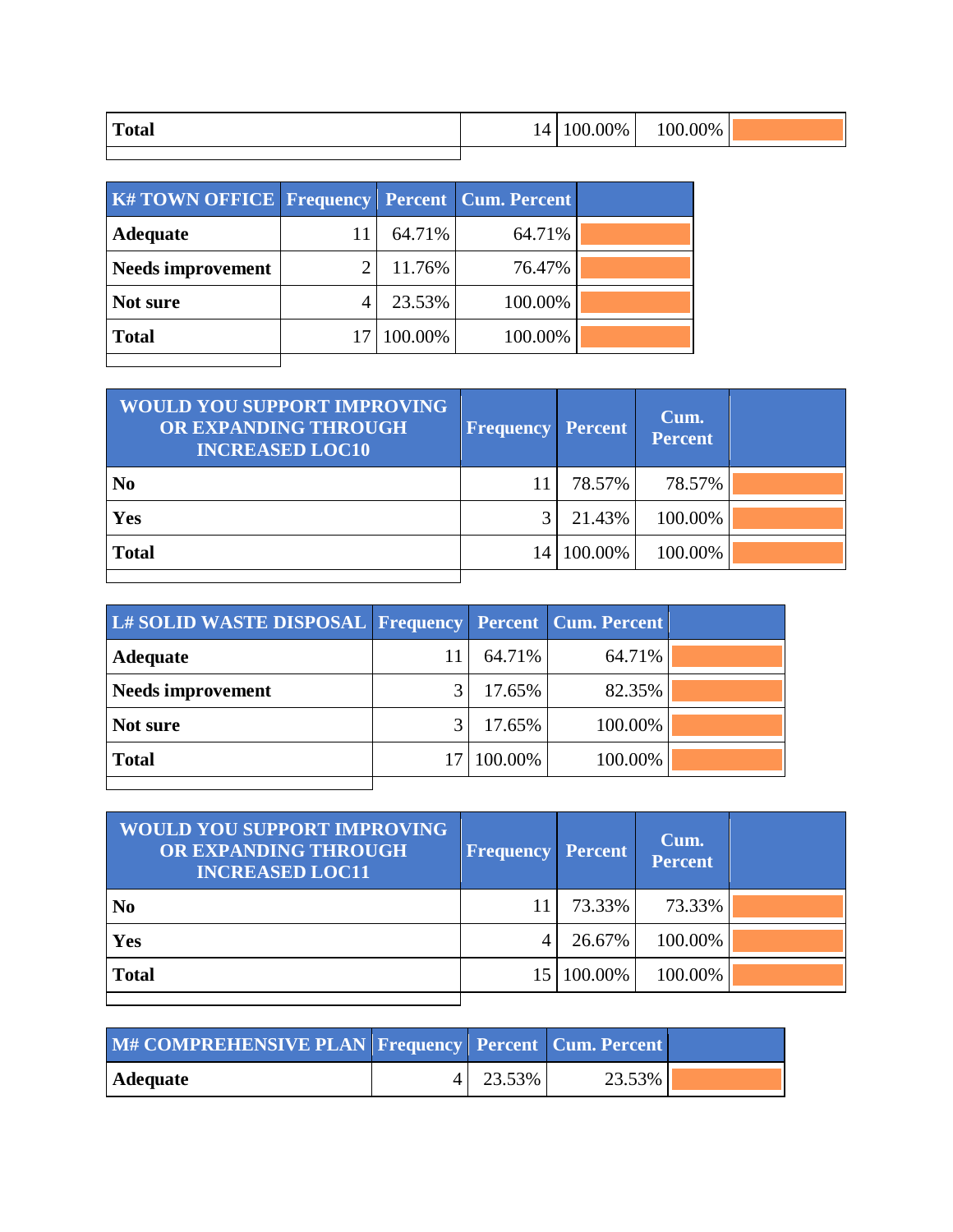| <b>Needs improvement</b> | 11.76%     | 35.29%  |  |
|--------------------------|------------|---------|--|
| Not sure                 | 64.71%     | 100.00% |  |
| <b>Total</b>             | 17 100.00% | 100.00% |  |
|                          |            |         |  |

| <b>WOULD YOU SUPPORT IMPROVING</b><br>OR EXPANDING THROUGH<br><b>INCREASED LOC12</b> | <b>Frequency</b> | <b>Percent</b> | Cum.<br><b>Percent</b> |  |
|--------------------------------------------------------------------------------------|------------------|----------------|------------------------|--|
| N <sub>0</sub>                                                                       | 10               | 76.92%         | 76.92%                 |  |
| Yes                                                                                  | $\mathcal{R}$    | 23.08%         | 100.00%                |  |
| <b>Total</b>                                                                         | 13               | 100.00%        | 100.00%                |  |
|                                                                                      |                  |                |                        |  |

| N# OTHER MUNICIPAL SERVICES<br>(SPECIFY) | <b>Frequency Percent</b> |             | Cum.<br>Percent |  |
|------------------------------------------|--------------------------|-------------|-----------------|--|
| <b>Total</b>                             |                          | 0   100.00% | 100.00%         |  |
|                                          |                          |             |                 |  |

|       |              | <b>F34 Frequency Percent Cum. Percent</b> |  |
|-------|--------------|-------------------------------------------|--|
| Total | $0 100.00\%$ | 100.00%                                   |  |
|       |              |                                           |  |

| <b>WOULD YOU SUPPORT IMPROVING</b><br>OR EXPANDING THROUGH<br><b>INCREASED LOC13</b> | <b>Frequency Percent</b> |         | Cum.<br>Percent |  |
|--------------------------------------------------------------------------------------|--------------------------|---------|-----------------|--|
| Yes                                                                                  |                          | 100.00% | 100.00%         |  |
| <b>Total</b>                                                                         |                          | 100.00% | 100.00%         |  |

| A#_JOB OPPORTUNITIES Frequency Percent Cum. Percent |    |              |         |  |
|-----------------------------------------------------|----|--------------|---------|--|
| $\overline{\text{No}}$                              | 10 | 58.82%       | 58.82%  |  |
| <b>Yes</b>                                          |    | 41.18%       | 100.00% |  |
| Total                                               |    | 17   100.00% | 100.00% |  |

**B#\_AFFORDABLE HOUSING Frequency Percent Cum. Percent**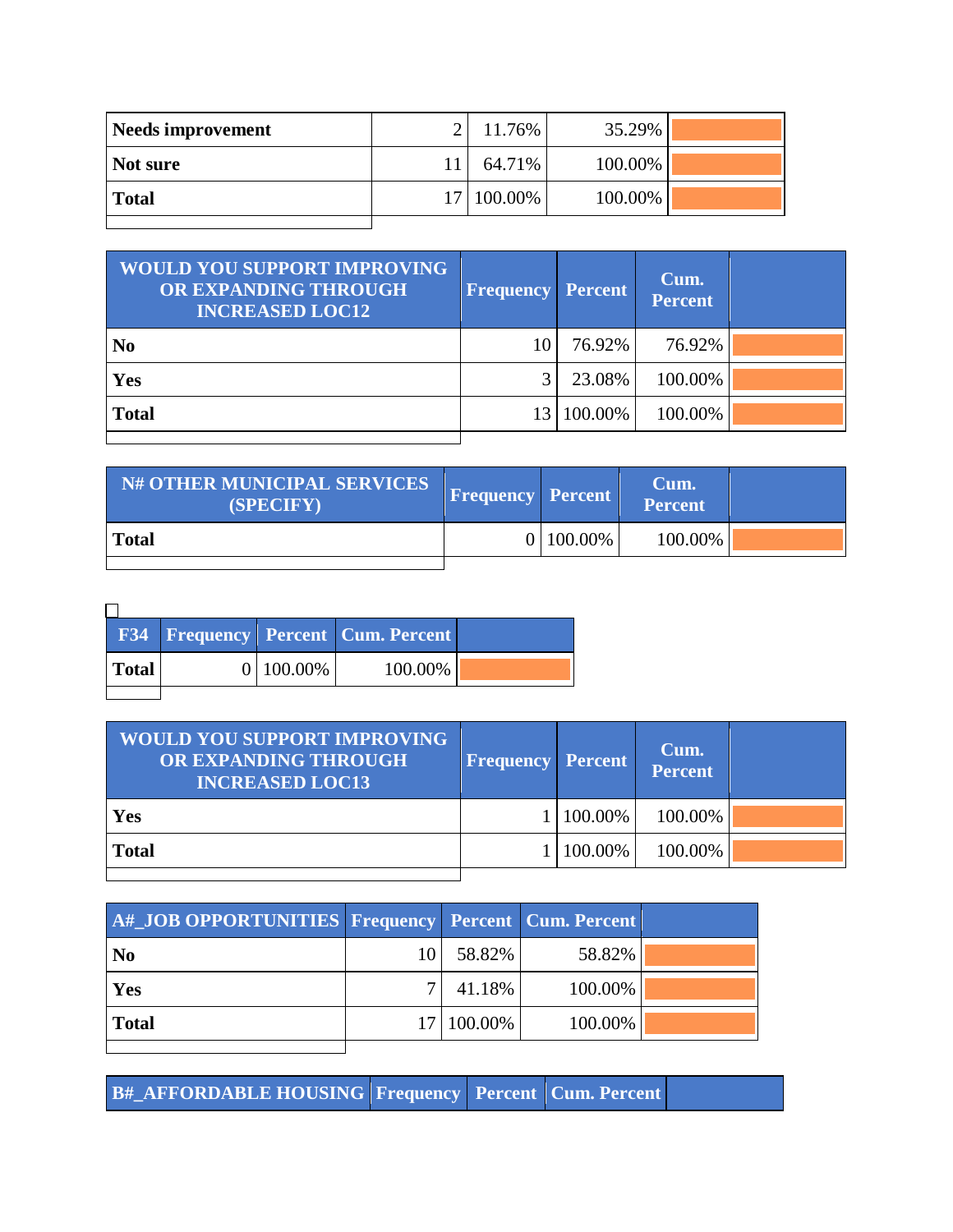| N <sub>0</sub> | 13 <sup>1</sup> | 76.47%     | 76.47%  |  |
|----------------|-----------------|------------|---------|--|
| Yes            |                 | 23.53%     | 100.00% |  |
| <b>Total</b>   |                 | 17 100.00% | 100.00% |  |
|                |                 |            |         |  |

| C# SPEEDING TRAFFIC Frequency Percent Cum. Percent |    |            |         |  |
|----------------------------------------------------|----|------------|---------|--|
| N <sub>0</sub>                                     | 10 | 58.82%     | 58.82%  |  |
| Yes                                                | ⇁  | 41.18%     | 100.00% |  |
| <b>Total</b>                                       |    | 17 100.00% | 100.00% |  |
|                                                    |    |            |         |  |

| D# PROPERTY TAXES   Frequency   Percent   Cum. Percent |            |         |  |
|--------------------------------------------------------|------------|---------|--|
| N <sub>0</sub>                                         | 58.82%     | 58.82%  |  |
| Yes                                                    | 41.18%     | 100.00% |  |
| <b>Total</b>                                           | 17 100.00% | 100.00% |  |
|                                                        |            |         |  |

| <b>E# POPULATION GROWTH Frequency Percent Cum. Percent</b> |                 |            |         |  |
|------------------------------------------------------------|-----------------|------------|---------|--|
| N <sub>0</sub>                                             | 13 <sup>1</sup> | 76.47%     | 76.47%  |  |
| Yes                                                        |                 | 23.53%     | 100.00% |  |
| <b>Total</b>                                               |                 | 17 100.00% | 100.00% |  |
|                                                            |                 |            |         |  |

| <b>F#HIGH SPEED INTERNET Frequency Percent Cum. Percent</b> |      |            |         |  |
|-------------------------------------------------------------|------|------------|---------|--|
| N <sub>0</sub>                                              | 14 I | 82.35%     | 82.35%  |  |
| Yes                                                         |      | 17.65%     | 100.00% |  |
| <b>Total</b>                                                |      | 17 100.00% | 100.00% |  |
|                                                             |      |            |         |  |

| <b>G#POPULATION GROWTH Frequency Percent Cum. Percent</b> |     |            |         |  |
|-----------------------------------------------------------|-----|------------|---------|--|
| N <sub>0</sub>                                            | 12' | 70.59%     | 70.59%  |  |
| Yes                                                       |     | 29.41%     | 100.00% |  |
| <b>Total</b>                                              |     | 17 100.00% | 100.00% |  |
|                                                           |     |            |         |  |

i.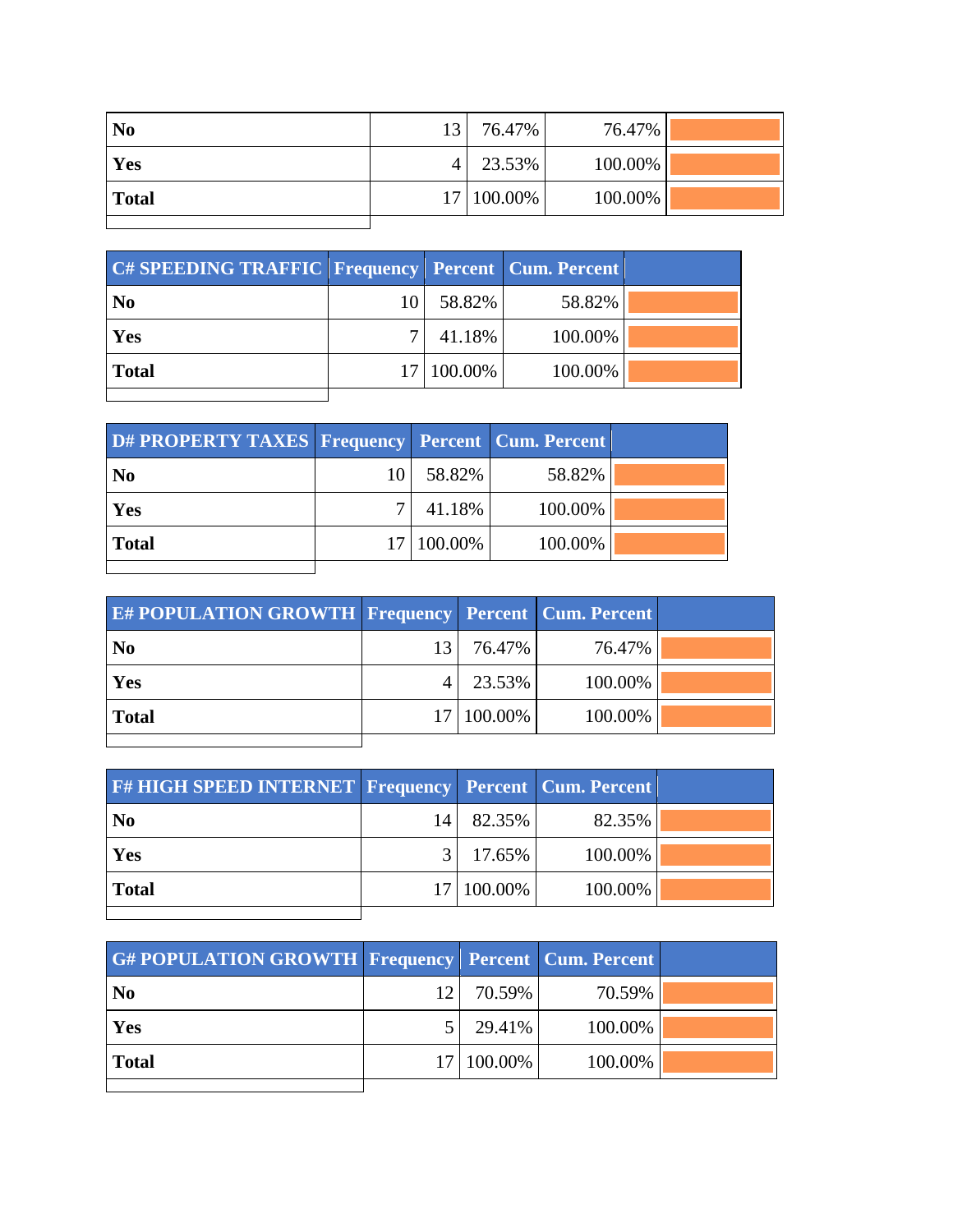| <b>H#POTABLE WATER Frequency Percent Cum. Percent</b> |    |            |         |  |
|-------------------------------------------------------|----|------------|---------|--|
| N <sub>0</sub>                                        | 13 | 76.47%     | 76.47%  |  |
| Yes                                                   |    | 23.53%     | 100.00% |  |
| <b>Total</b>                                          |    | 17 100.00% | 100.00% |  |
|                                                       |    |            |         |  |

| <b>I# AIR OR WATER QUALITY Frequency Percent Cum. Percent</b> |    |            |         |  |
|---------------------------------------------------------------|----|------------|---------|--|
| N <sub>0</sub>                                                | 15 | 88.24%     | 88.24%  |  |
| Yes                                                           |    | 11.76%     | 100.00% |  |
| <b>Total</b>                                                  |    | 17 100.00% | 100.00% |  |
|                                                               |    |            |         |  |

| J# PUBLIC TRASPORTATION Frequency Percent Cum. Percent |    |            |         |  |
|--------------------------------------------------------|----|------------|---------|--|
| N <sub>0</sub>                                         | 12 | 70.59%     | 70.59%  |  |
| Yes                                                    |    | 29.41%     | 100.00% |  |
| <b>Total</b>                                           |    | 17 100.00% | 100.00% |  |
|                                                        |    |            |         |  |

| <b>K# LOSS OF WILDLIFE HABITAT Frequency Percent Cum. Percent</b> |                 |            |         |  |
|-------------------------------------------------------------------|-----------------|------------|---------|--|
| N <sub>0</sub>                                                    | 12 <sub>1</sub> | 70.59%     | 70.59%  |  |
| Yes                                                               |                 | 29.41%     | 100.00% |  |
| <b>Total</b>                                                      |                 | 17 100.00% | 100.00% |  |
|                                                                   |                 |            |         |  |

| L# TIMBER HARVESTING Frequency Percent Cum. Percent |            |         |  |
|-----------------------------------------------------|------------|---------|--|
| N <sub>0</sub>                                      | $64.71\%$  | 64.71%  |  |
| Yes                                                 | 35.29%     | 100.00% |  |
| <b>Total</b>                                        | 17 100.00% | 100.00% |  |
|                                                     |            |         |  |

| M# OTHER PROBLEMS (SPECIFY) Frequency Percent Cum. Percent |           |         |  |
|------------------------------------------------------------|-----------|---------|--|
| Total                                                      | 0 100.00% | 100.00% |  |
|                                                            |           |         |  |

**95% Conf Limits**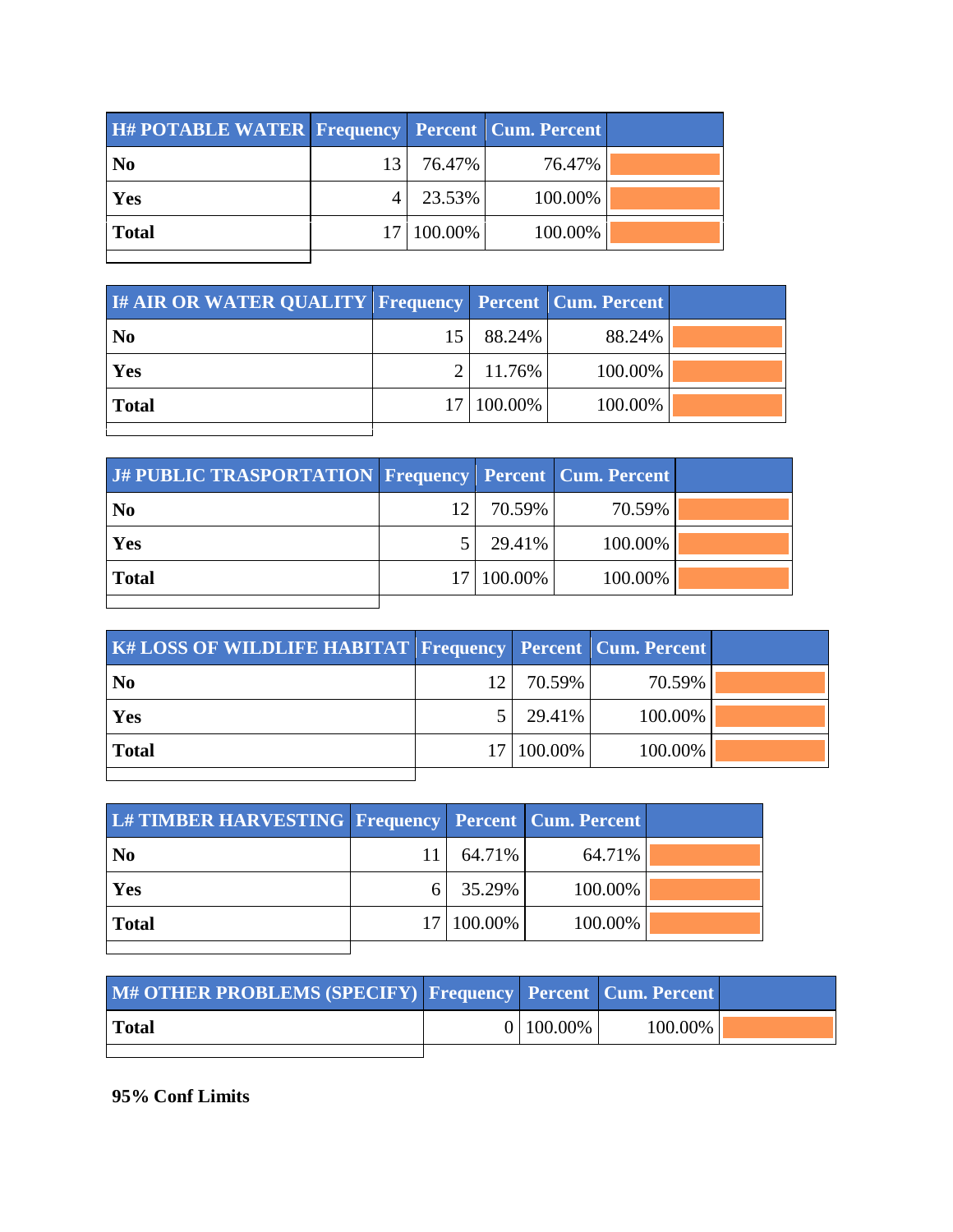|                |           | <b>F49   Frequency   Percent   Cum. Percent  </b> |  |
|----------------|-----------|---------------------------------------------------|--|
| N <sub>0</sub> | 1 100.00% | 100.00%                                           |  |
| <b>Total</b>   | 1 100.00% | 100.00%                                           |  |
|                |           |                                                   |  |

| <b>3# DO YOU FEEL THAT THE TOWN</b><br><b>GOVERNMENT IS RESPONSIVE TO</b><br><b>YOUR NE</b> | <b>Frequency Percent</b> |         | Cum.<br><b>Percent</b> |  |
|---------------------------------------------------------------------------------------------|--------------------------|---------|------------------------|--|
| N <sub>0</sub>                                                                              |                          | 29.41%  | 29.41%                 |  |
| Yes                                                                                         | 12.                      | 70.59%  | 100.00%                |  |
| <b>Total</b>                                                                                | 17                       | 100.00% | 100.00%                |  |
|                                                                                             |                          |         |                        |  |

| A# SINGLE FAMILY HOUSES Frequency Percent Cum. Percent |     |            |         |  |
|--------------------------------------------------------|-----|------------|---------|--|
| Undecided                                              |     | 5.88%      | 5.88%   |  |
| Yes                                                    | 161 | 94.12%     | 100.00% |  |
| <b>Total</b>                                           |     | 17 100.00% | 100.00% |  |
|                                                        |     |            |         |  |

| <b>B# DUPLEXES Frequency Percent Cum. Percent</b> |   |            |         |  |
|---------------------------------------------------|---|------------|---------|--|
| N <sub>o</sub>                                    |   | 35.29%     | 35.29%  |  |
| <b>Undecided</b>                                  |   | 29.41%     | 64.71%  |  |
| Yes                                               | 6 | 35.29%     | 100.00% |  |
| <b>Total</b>                                      |   | 17 100.00% | 100.00% |  |
|                                                   |   |            |         |  |

| C# APARTMENTS Frequency |   |            | <b>Percent   Cum. Percent</b> |  |
|-------------------------|---|------------|-------------------------------|--|
| N <sub>0</sub>          | 9 | 52.94%     | 52.94%                        |  |
| <b>Undecided</b>        |   | 29.41%     | 82.35%                        |  |
| Yes                     |   | 17.65%     | 100.00%                       |  |
| <b>Total</b>            |   | 17 100.00% | 100.00%                       |  |
|                         |   |            |                               |  |

**D# AFFORDABLE HOUSING Frequency Percent Cum. Percent**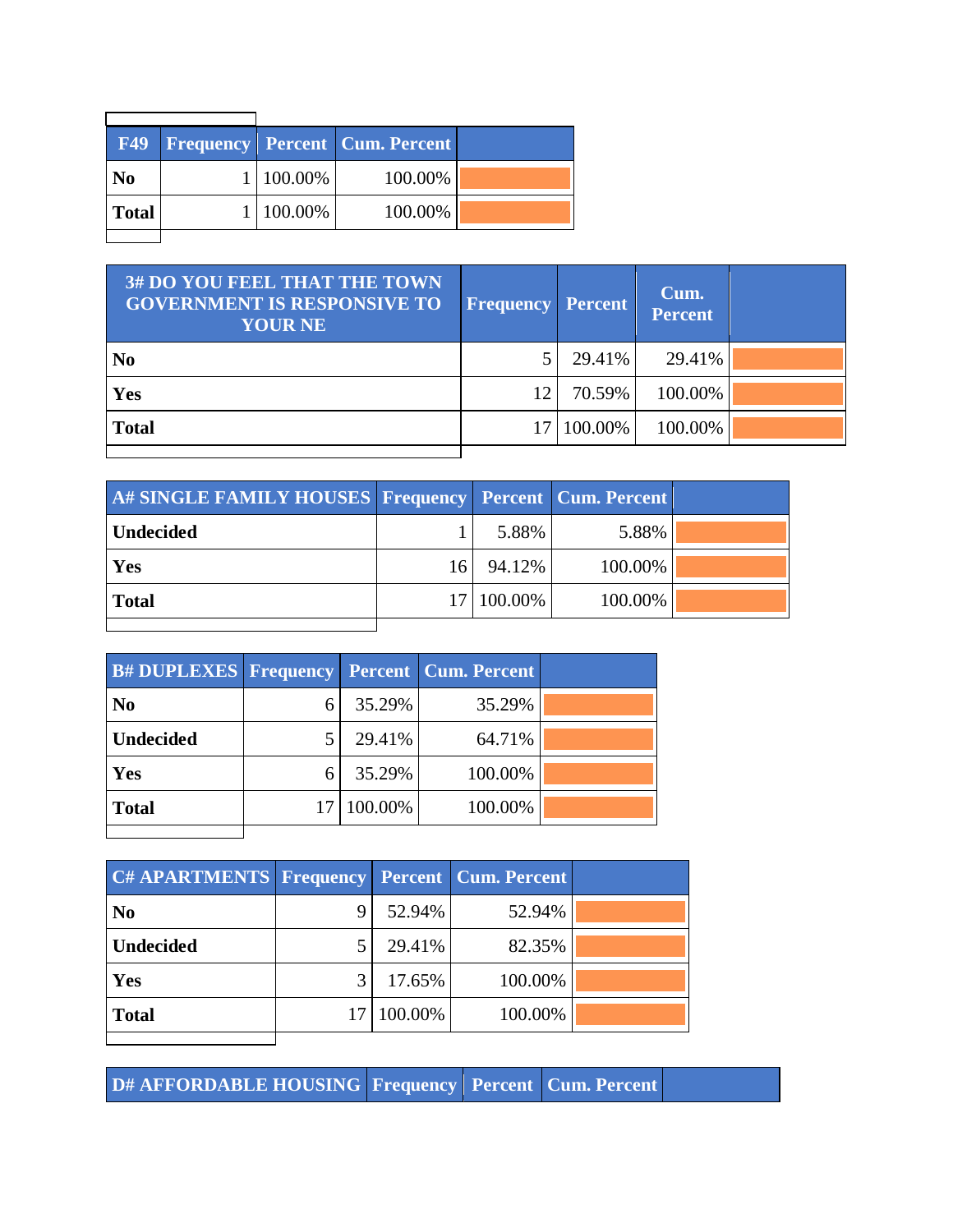| N <sub>0</sub>   | 4             | 23.53%     | 23.53%  |  |
|------------------|---------------|------------|---------|--|
| <b>Undecided</b> | $\mathcal{R}$ | 17.65%     | 41.18%  |  |
| Yes              | 10            | 58.82%     | 100.00% |  |
| <b>Total</b>     |               | 17 100.00% | 100.00% |  |
|                  |               |            |         |  |

| <b>E# MOBILE HOMES ON</b><br><b>INDIVIDUAL LOTS</b> | <b>Frequency</b> | <b>Percent</b> | Cum.<br><b>Percent</b> |  |
|-----------------------------------------------------|------------------|----------------|------------------------|--|
| N <sub>0</sub>                                      | 6                | 35.29%         | 35.29%                 |  |
| <b>Undecided</b>                                    | っ                | 11.76%         | 47.06%                 |  |
| Yes                                                 | 9                | 52.94%         | 100.00%                |  |
| <b>Total</b>                                        | 17               | 100.00%        | 100.00%                |  |
|                                                     |                  |                |                        |  |

| <b>F# CLUSTER (OR OPEN SPACE)</b><br><b>HOUSING</b> | <b>Frequency</b> | <b>Percent</b> | Cum.<br><b>Percent</b> |  |
|-----------------------------------------------------|------------------|----------------|------------------------|--|
| N <sub>0</sub>                                      | 6                | 35.29%         | 35.29%                 |  |
| <b>Undecided</b>                                    | 4                | 23.53%         | 58.82%                 |  |
| Yes                                                 | 7                | 41.18%         | 100.00%                |  |
| <b>Total</b>                                        | 17               | 100.00%        | 100.00%                |  |
|                                                     |                  |                |                        |  |

| <b>F58</b>                                                      | <b>Frequency</b> | <b>Percent</b> | Cum.<br><b>Percent</b> |  |
|-----------------------------------------------------------------|------------------|----------------|------------------------|--|
| a. Anywhere in town                                             |                  | 5.88%          | 5.88%                  |  |
| Affordable decent housing would be<br>better than mobile homes. |                  | 5.88%          | 11.76%                 |  |
| c. Adjacent to commercial areas                                 |                  | 5.88%          | 17.65%                 |  |
| e. In as few places in town as possibl                          | 9                | 52.94%         | 70.59%                 |  |
| f. Anywhere but near built up residential<br>area               | $\overline{2}$   | 11.76%         | 82.35%                 |  |
| <b>Near on Route 9</b>                                          |                  | 5.88%          | 88.24%                 |  |
| No answer given                                                 |                  | 5.88%          | 94.12%                 |  |
| <b>None</b>                                                     |                  | 5.88%          | 100.00%                |  |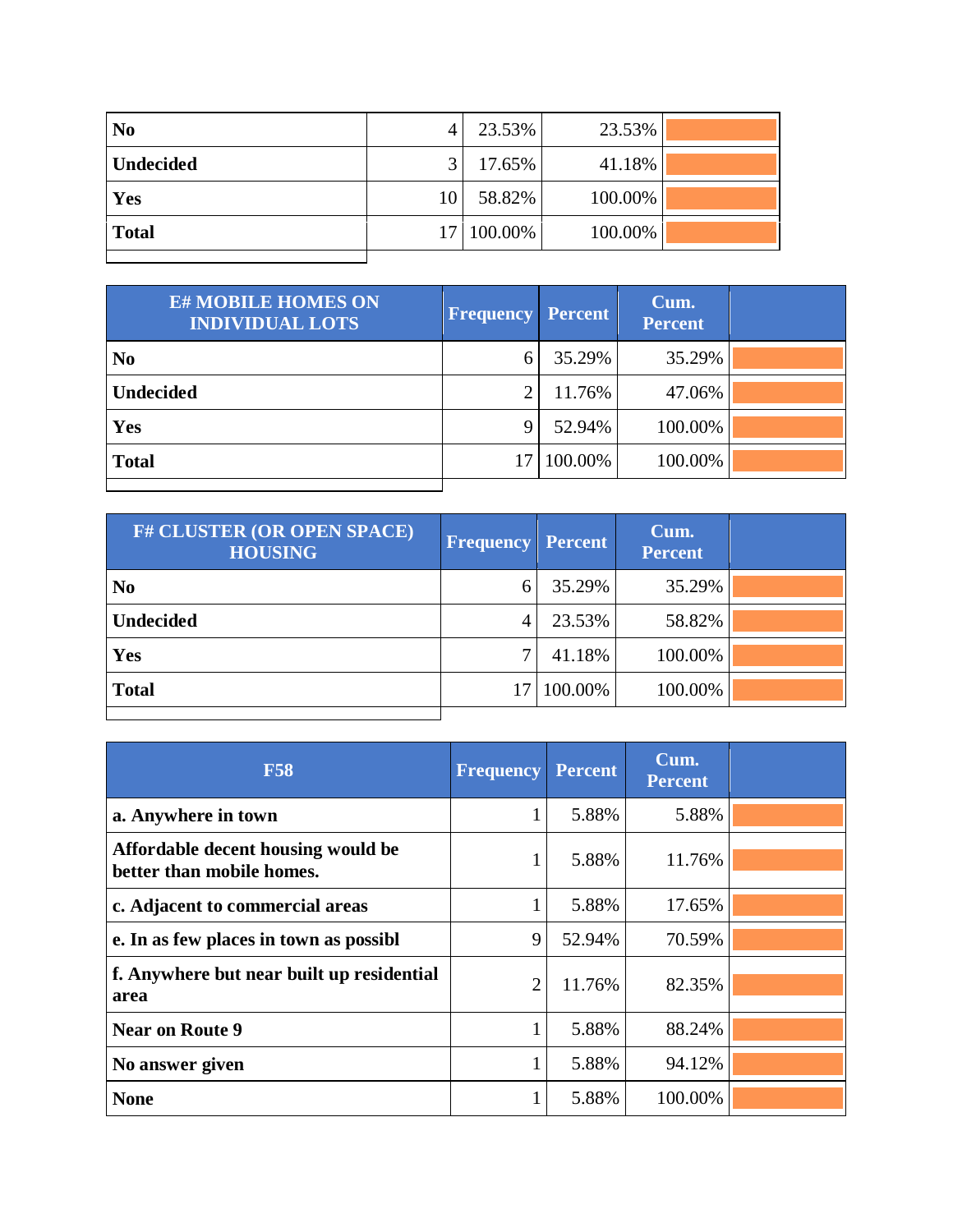| <b>Total</b> | 00.00%<br>- | $100.00\%$ |  |
|--------------|-------------|------------|--|
|              |             |            |  |

| <b>A# RESIDENTIAL</b>                |    |         | <b>Frequency Percent Cum. Percent</b> |  |
|--------------------------------------|----|---------|---------------------------------------|--|
| Anywhere in town                     | 12 | 70.59%  | 70.59%                                |  |
| <b>Close to village centers</b>      | ി  | 11.76%  | 82.35%                                |  |
| <b>Specifically designated areas</b> | ി  | 11.76%  | 94.12%                                |  |
| <b>Undecided</b>                     |    | 5.88%   | 100.00%                               |  |
| <b>Total</b>                         |    | 100.00% | 100.00%                               |  |
|                                      |    |         |                                       |  |

| <b>B# COMMERCIAL (RETAIL &amp;</b><br><b>SERVICES</b> ) | <b>Frequency</b> | <b>Percent</b> | Cum.<br><b>Percent</b> |  |
|---------------------------------------------------------|------------------|----------------|------------------------|--|
| Anywhere in town                                        | 2                | 11.76%         | 11.76%                 |  |
| <b>Close to villages centers</b>                        | 7                | 41.18%         | 52.94%                 |  |
| Nowhere in town                                         |                  | 5.88%          | 58.82%                 |  |
| <b>Specifically designated areas</b>                    | ⇁                | 41.18%         | 100.00%                |  |
| <b>Total</b>                                            | 17               | 100.00%        | 100.00%                |  |
|                                                         |                  |                |                        |  |

| <b>C# LIGHT MANUFACTURING</b><br><b>OPERATIONS</b> | <b>Frequency</b> | <b>Percent</b> | Cum.<br><b>Percent</b> |  |
|----------------------------------------------------|------------------|----------------|------------------------|--|
| Anywhere in town                                   | 2                | 11.76%         | 11.76%                 |  |
| <b>Close to village centers</b>                    | 4                | 23.53%         | 35.29%                 |  |
| Nowhere in town                                    | 4                | 23.53%         | 58.82%                 |  |
| <b>Specifically designated areas</b>               | 6                | 35.29%         | 94.12%                 |  |
| <b>Undecided</b>                                   |                  | 5.88%          | 100.00%                |  |
| <b>Total</b>                                       | 17               | 100.00%        | 100.00%                |  |
|                                                    |                  |                |                        |  |

| <b>D# HEAVY INDUSTRIAL</b><br><b>OPERATIONS</b> | <b>Frequency Percent</b> |        | Cum.<br><b>Percent</b> |  |
|-------------------------------------------------|--------------------------|--------|------------------------|--|
| <b>Close to village center</b>                  |                          | 5.88%  | 5.88%                  |  |
| Nowhere in towns                                |                          | 52.94% | 58.82%                 |  |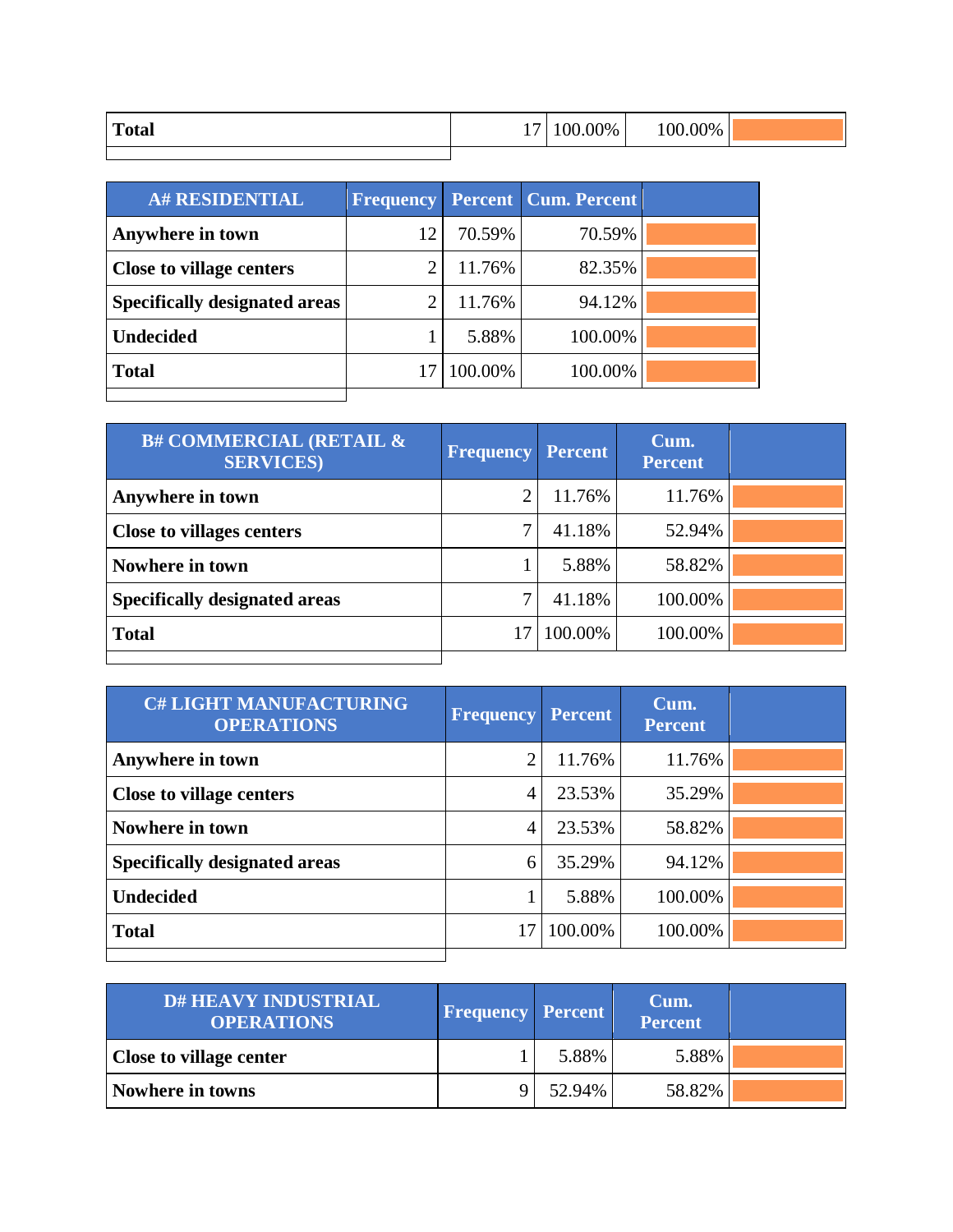| <b>Specifically designated areas</b> | 29.41%     | 88.24%  |  |
|--------------------------------------|------------|---------|--|
| <b>Undecided</b>                     | 11.76%     | 100.00% |  |
| <b>Total</b>                         | 17 100.00% | 100.00% |  |

| <b>E# GRAVEL EXTRACTION Frequency</b> |    |         | <b>Percent   Cum. Percent</b> |  |
|---------------------------------------|----|---------|-------------------------------|--|
| Anywhere in town                      |    | 5.88%   | 5.88%                         |  |
| Nowhere in town                       |    | 5.88%   | 11.76%                        |  |
| <b>Specifically designated areas</b>  | 11 | 64.71%  | 76.47%                        |  |
| <b>Undecided</b>                      | 4  | 23.53%  | 100.00%                       |  |
| <b>Total</b>                          |    | 100.00% | 100.00%                       |  |
|                                       |    |         |                               |  |

| <b>F# CELL TOWERS</b>                | <b>Frequency</b> |         | <b>Percent Cum. Percent</b> |  |
|--------------------------------------|------------------|---------|-----------------------------|--|
| Anywhere in town                     | ി                | 11.76%  | 11.76%                      |  |
| <b>Close to village centers</b>      |                  | 5.88%   | 17.65%                      |  |
| Nowhere in town                      | 3                | 17.65%  | 35.29%                      |  |
| <b>Specifically designated areas</b> | q                | 52.94%  | 88.24%                      |  |
| <b>Undecided</b>                     | ⌒                | 11.76%  | 100.00%                     |  |
| <b>Total</b>                         | 17               | 100.00% | 100.00%                     |  |
|                                      |                  |         |                             |  |

| <b>G# WIND TURBINES</b>              | <b>Frequency</b> |         | <b>Percent Cum. Percent</b> |  |
|--------------------------------------|------------------|---------|-----------------------------|--|
| Anywhere in town                     |                  | 11.76%  | 11.76%                      |  |
| Nowhere in town                      | 6                | 35.29%  | 47.06%                      |  |
| <b>Specifically designated areas</b> |                  | 29.41%  | 76.47%                      |  |
| <b>Undecided</b>                     |                  | 23.53%  | 100.00%                     |  |
| <b>Total</b>                         |                  | 100.00% | 100.00%                     |  |
|                                      |                  |         |                             |  |

| H# GAS OR OIL PIPELINES Frequency Percent Cum. Percent |       |        |  |
|--------------------------------------------------------|-------|--------|--|
| Anywhere in town                                       | 5.88% | 5.88%  |  |
| <b>Close to village centers</b>                        | 5.88% | 11.76% |  |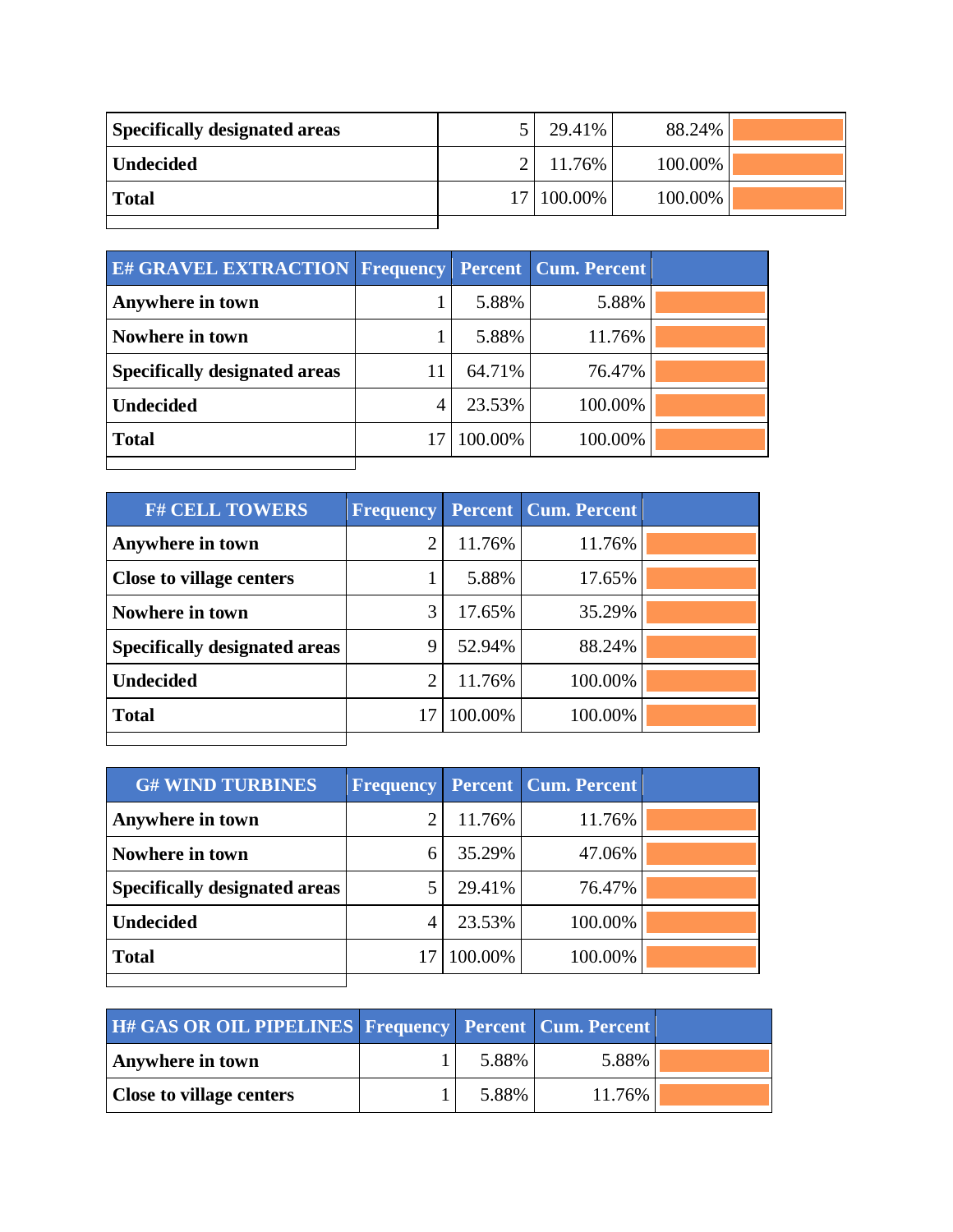| Nowhere in town                      | 29.41%     | 41.18%  |  |
|--------------------------------------|------------|---------|--|
| <b>Specifically designated areas</b> | 52.94%     | 94.12%  |  |
| <b>Undecided</b>                     | 5.88%      | 100.00% |  |
| <b>Total</b>                         | 17 100.00% | 100.00% |  |
|                                      |            |         |  |

| <b>I# EAST/WEST HIGHWAY Frequency Percent Cum. Percent</b> |         |         |  |
|------------------------------------------------------------|---------|---------|--|
| Nowhere in town                                            | 52.94%  | 52.94%  |  |
| <b>Specifically designated areas</b>                       | 41.18%  | 94.12%  |  |
| <b>Undecided</b>                                           | 5.88%   | 100.00% |  |
| <b>Total</b>                                               | 100.00% | 100.00% |  |
|                                                            |         |         |  |

| A# AGRICULTURE LAND Frequency Percent Cum. Percent |    |            |         |  |
|----------------------------------------------------|----|------------|---------|--|
| <b>Undecided</b>                                   |    | 17.65%     | 17.65%  |  |
| <b>Yes</b>                                         | 14 | 82.35%     | 100.00% |  |
| Total                                              |    | 17 100.00% | 100.00% |  |
|                                                    |    |            |         |  |

| <b>B#FOREST LAND Frequency Percent Cum. Percent</b> |    |            |         |  |
|-----------------------------------------------------|----|------------|---------|--|
| N <sub>0</sub>                                      |    | 5.88%      | 5.88%   |  |
| <b>Undecided</b>                                    |    | 11.76%     | 17.65%  |  |
| Yes                                                 | 14 | 82.35%     | 100.00% |  |
| <b>Total</b>                                        |    | 17 100.00% | 100.00% |  |
|                                                     |    |            |         |  |

| <b>C#TREE GROWTH Frequency Percent Cum. Percent</b> |    |            |         |  |
|-----------------------------------------------------|----|------------|---------|--|
| N <sub>0</sub>                                      |    | 5.88%      | 5.88%   |  |
| <b>Undecided</b>                                    |    | 17.65%     | 23.53%  |  |
| Yes                                                 | 13 | 76.47%     | 100.00% |  |
| <b>Total</b>                                        |    | 17 100.00% | 100.00% |  |
|                                                     |    |            |         |  |

**D# WILDLIFE HABITAT Frequency Percent Cum. Percent**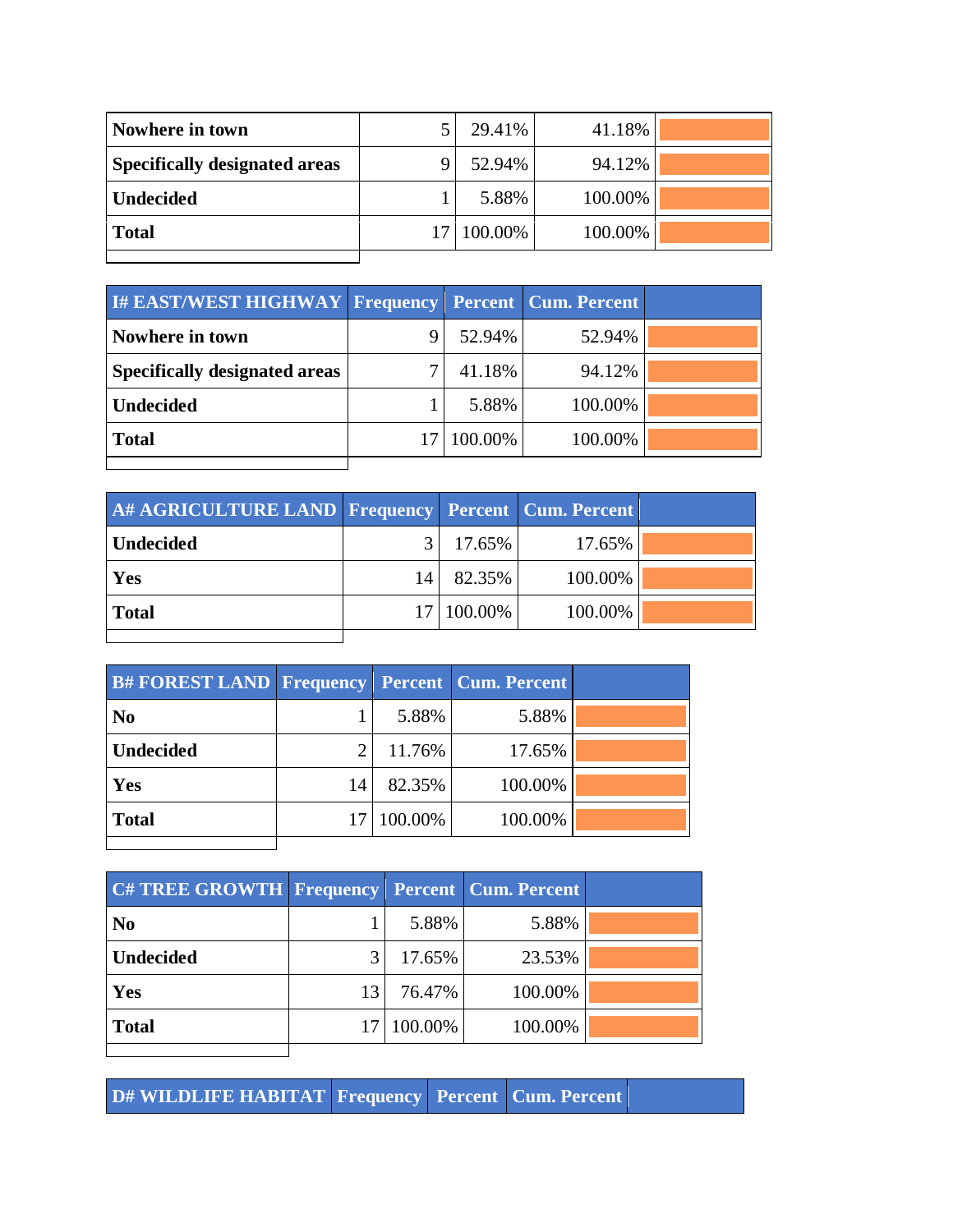| Undecided    | $\mathbf{r}$ | 17.65%     | 17.65%  |  |
|--------------|--------------|------------|---------|--|
| Yes          | 14           | 82.35%     | 100.00% |  |
| <b>Total</b> |              | 17 100.00% | 100.00% |  |
|              |              |            |         |  |

| <b>E#AQUIFERS Frequency Percent Cum. Percent</b> |                 |              |         |  |
|--------------------------------------------------|-----------------|--------------|---------|--|
| <b>Undecided</b>                                 |                 | 23.53%       | 23.53%  |  |
| Yes                                              | 13 <sup>1</sup> | 76.47%       | 100.00% |  |
| <b>Total</b>                                     |                 | 17   100.00% | 100.00% |  |
|                                                  |                 |              |         |  |

| <b>F#WETLANDS Frequency Percent Cum. Percent</b> |    |            |         |  |
|--------------------------------------------------|----|------------|---------|--|
| N <sub>0</sub>                                   | 2  | 11.76%     | 11.76%  |  |
| <b>Undecided</b>                                 | 3  | 17.65%     | 29.41%  |  |
| Yes                                              | 12 | 70.59%     | 100.00% |  |
| <b>Total</b>                                     |    | 17 100.00% | 100.00% |  |
|                                                  |    |            |         |  |

| <b>G# SCENIC VIEWS Frequency Percent Cum. Percent</b> |    |         |         |  |
|-------------------------------------------------------|----|---------|---------|--|
| N <sub>0</sub>                                        |    | 5.88%   | 5.88%   |  |
| <b>Undecided</b>                                      |    | 23.53%  | 29.41%  |  |
| Yes                                                   | 12 | 70.59%  | 100.00% |  |
| <b>Total</b>                                          |    | 100.00% | 100.00% |  |
|                                                       |    |         |         |  |

| <b>H# DEER WINTERING AREAS Frequency Percent Cum. Percent</b> |    |         |         |  |
|---------------------------------------------------------------|----|---------|---------|--|
| N <sub>0</sub>                                                |    | 11.76%  | 11.76%  |  |
| <b>Undecided</b>                                              |    | 11.76%  | 23.53%  |  |
| Yes                                                           | 13 | 76.47%  | 100.00% |  |
| <b>Total</b>                                                  | 17 | 100.00% | 100.00% |  |
|                                                               |    |         |         |  |

| <b>I# UNION RIVER WATERSHED Frequency Percent Cum. Percent</b> |        |        |  |
|----------------------------------------------------------------|--------|--------|--|
| Undecided                                                      | 23.53% | 23.53% |  |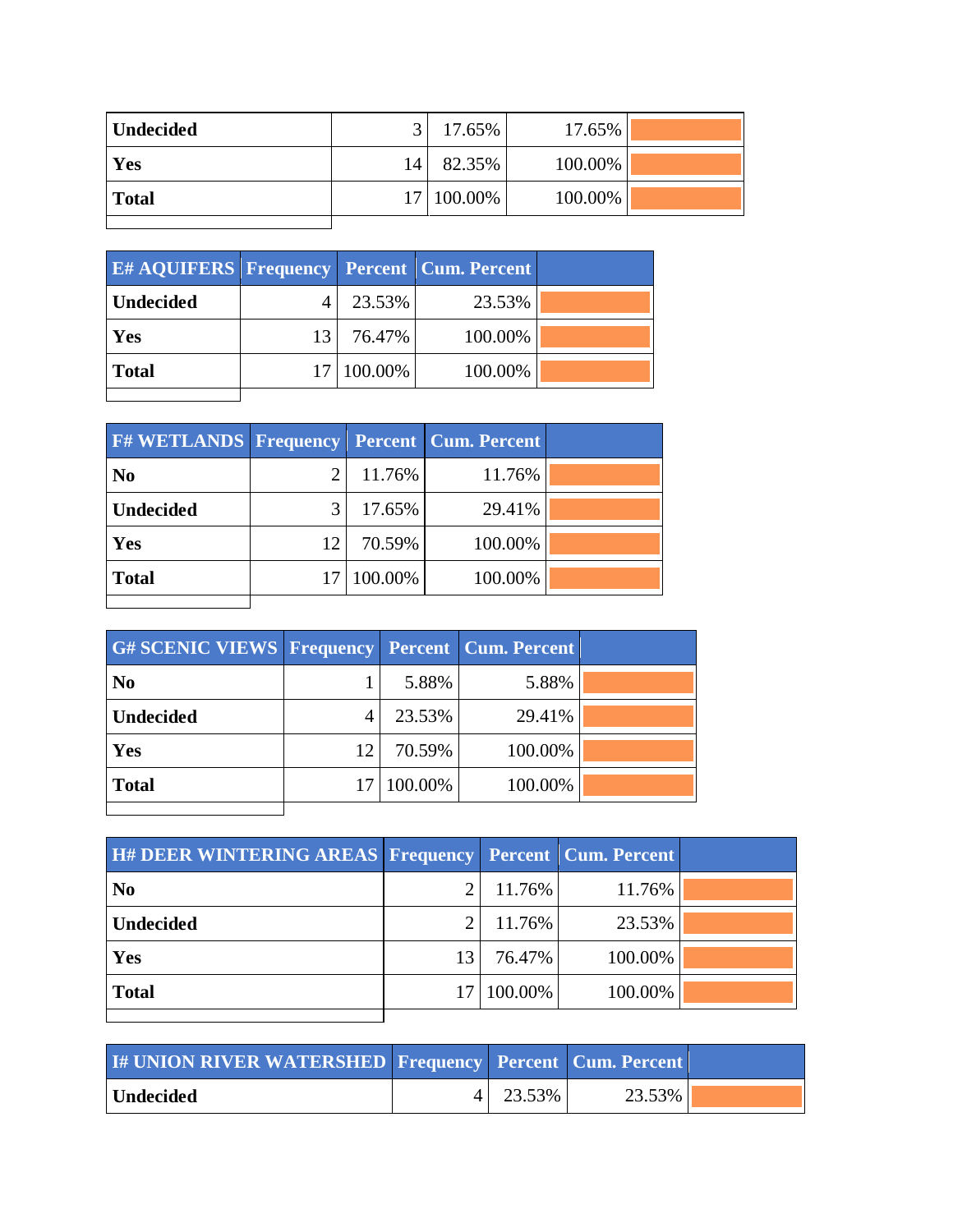| Yes          | 13 | 76.47%     | 100.00% |  |
|--------------|----|------------|---------|--|
| <b>Total</b> |    | 17 100.00% | 100.00% |  |
|              |    |            |         |  |

| J# LAKE WATERSHEDS Frequency Percent Cum. Percent |    |            |         |  |
|---------------------------------------------------|----|------------|---------|--|
| Undecided                                         |    | $17.65\%$  | 17.65%  |  |
| Yes                                               | 14 | 82.35%     | 100.00% |  |
| Total                                             |    | 17 100.00% | 100.00% |  |
|                                                   |    |            |         |  |

| <b>5#_HOW IMPORTANT IS</b><br><b>MAINTAINING THE RURAL WAY OF Frequency Percent</b><br>LIFE? |              | Cum.<br>Percent |  |
|----------------------------------------------------------------------------------------------|--------------|-----------------|--|
| <b>Very important</b>                                                                        | 17   100.00% | 100.00%         |  |
| <b>Total</b>                                                                                 | 17 100.00%   | 100.00%         |  |
|                                                                                              |              |                 |  |

| <b>6# PLEASE INDICATE WHAT YOU</b><br><b>LIKE MOST ABOUT LIVING IN YOUR</b><br><b>TOWN:</b>                                                            | <b>Frequency</b> | <b>Percent</b> | Cum.<br><b>Percent</b> |  |
|--------------------------------------------------------------------------------------------------------------------------------------------------------|------------------|----------------|------------------------|--|
| As a seasonal camp owner, I enjoy coming<br>to camp to hunt and fish and catch up with<br>my neighbors while there                                     | 1                | 6.67%          | 6.67%                  |  |
| <b>Close to Route 9</b>                                                                                                                                | $\mathbf{1}$     | 6.67%          | 13.33%                 |  |
| easy access to public use woodlands,<br>outdoor recreation, quiet.                                                                                     | 1                | 6.67%          | 20.00%                 |  |
| I don't live there sadly                                                                                                                               | 1                | 6.67%          | 26.67%                 |  |
| I like the people I have met. I also like that<br>the people in the town office are trying to<br>keep taxes down so people can stay in their<br>homes. | 1                | 6.67%          | 33.33%                 |  |
| It is quiet and houses are spread out.                                                                                                                 |                  | 6.67%          | 40.00%                 |  |
| <b>Quiet and peaceful</b>                                                                                                                              | $\mathbf{1}$     | 6.67%          | 46.67%                 |  |
| <b>Rural way of life. Quiet</b>                                                                                                                        |                  | 6.67%          | 53.33%                 |  |
| <b>Small population mostly nice neighbors</b>                                                                                                          | 1                | 6.67%          | 60.00%                 |  |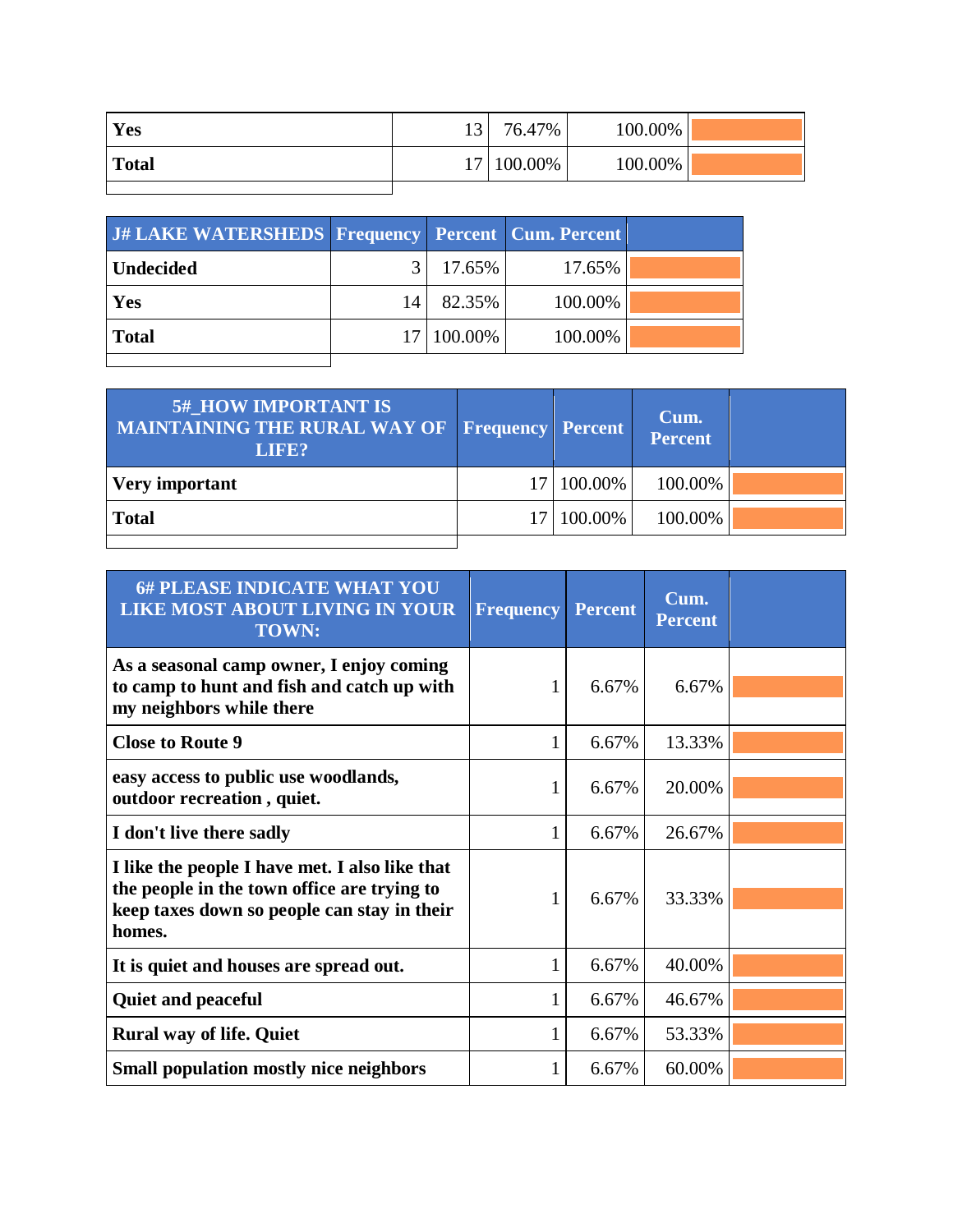| solitude, peace and quiet                                                                                                                                                                                                                                          |              | 6.67%   | 66.67%  |  |
|--------------------------------------------------------------------------------------------------------------------------------------------------------------------------------------------------------------------------------------------------------------------|--------------|---------|---------|--|
| The natural resources                                                                                                                                                                                                                                              |              | 6.67%   | 73.33%  |  |
| The people and rural atmosphere.                                                                                                                                                                                                                                   | $\mathbf{I}$ | 6.67%   | 80.00%  |  |
| The rural setting. The forest resources,<br>lakes, rivers and streams. Create a<br>beautiful place here. As a licensed forester<br>30 years are biggest threat I see here is the<br>historal. You are on your own, kind of<br>liberal government that has existed. |              | 6.67%   | 86.67%  |  |
| The rural way of life                                                                                                                                                                                                                                              |              | 6.67%   | 93.33%  |  |
| watershed and forested areas                                                                                                                                                                                                                                       |              | 6.67%   | 100.00% |  |
| <b>Total</b>                                                                                                                                                                                                                                                       | 15           | 100.00% | 100.00% |  |
|                                                                                                                                                                                                                                                                    |              |         |         |  |

| <b>7#_PLEASE INDICATE WHAT YOU</b><br><b>LIKE LEAST ABOUT LIVING IN YOUR</b><br><b>TOW</b>                                                                                                     | Frequency | <b>Percent</b> | Cum.<br><b>Percent</b> |  |
|------------------------------------------------------------------------------------------------------------------------------------------------------------------------------------------------|-----------|----------------|------------------------|--|
| Access to transfer station/dump for<br>seasonal home owners                                                                                                                                    | 1         | 7.14%          | 7.14%                  |  |
| <b>Distance to retail centers</b>                                                                                                                                                              | 1         | 7.14%          | 14.29%                 |  |
| do not live here                                                                                                                                                                               |           | 7.14%          | 21.43%                 |  |
| high spped traffic on rural roads where<br>young children live and play                                                                                                                        | 1         | 7.14%          | 28.57%                 |  |
| high taxes mostly due to the unqualified,<br>and lack of academic standards, while<br>taxpayer foot the excessive costs of<br>wasteful, non accountability with dual<br>charges of the school. |           | 7.14%          | 35.71%                 |  |
| I don't live there                                                                                                                                                                             | 1         | 7.14%          | 42.86%                 |  |
| <b>Lack of community</b>                                                                                                                                                                       | 1         | 7.14%          | 50.00%                 |  |
| lack of phone reception                                                                                                                                                                        | 1         | 7.14%          | 57.14%                 |  |
| More bulky waste pickups, so nice<br>neighbors cannot be tempted to dump old<br>furniture, refrigerators. etc. on someone<br>else's property.                                                  | 1         | 7.14%          | 64.29%                 |  |
| no cable service                                                                                                                                                                               |           | 7.14%          | 71.43%                 |  |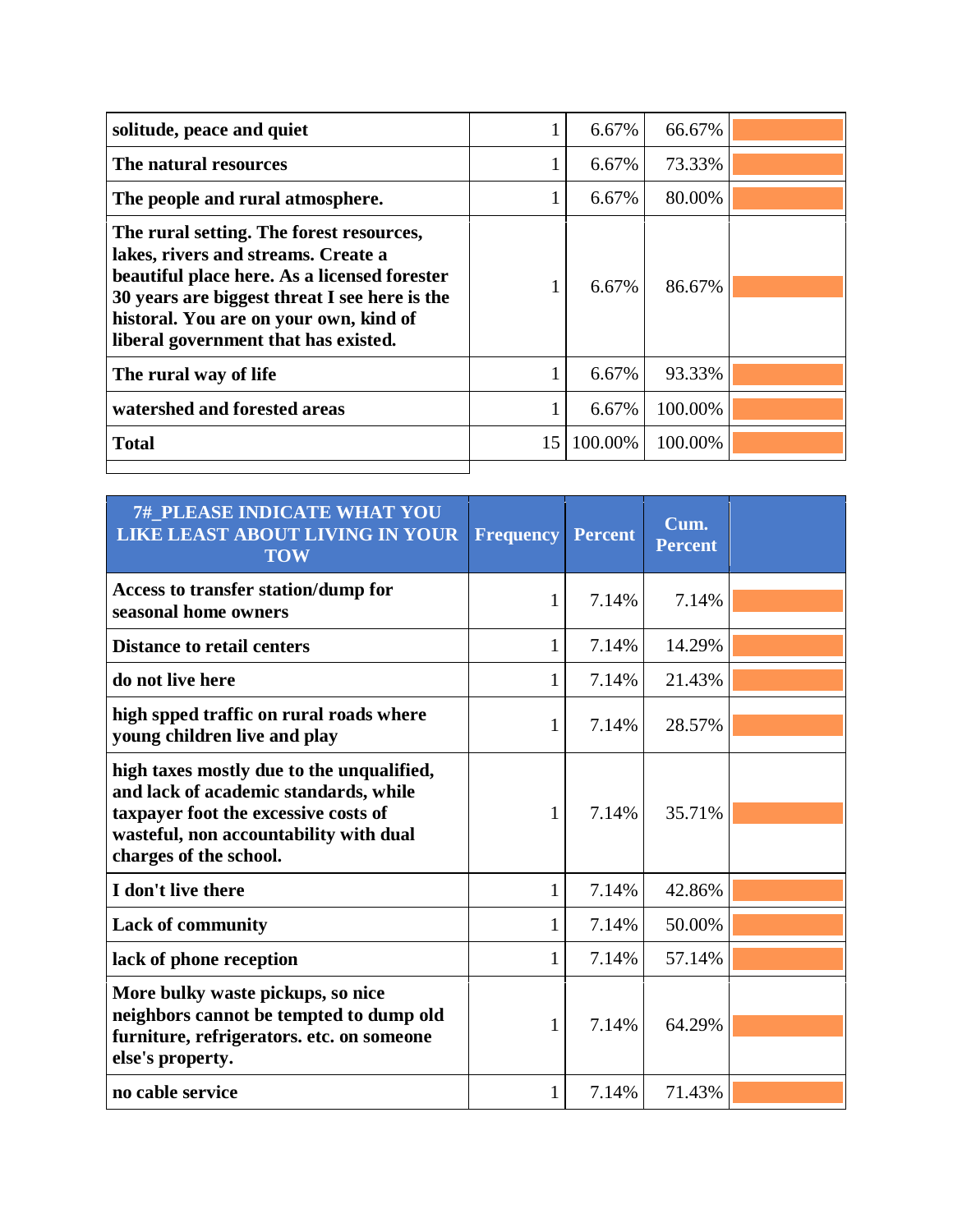| No grocery store                                                                                                                                                                                                   |    | 7.14%   | 78.57%  |  |
|--------------------------------------------------------------------------------------------------------------------------------------------------------------------------------------------------------------------|----|---------|---------|--|
| People dumping junk on woods roads                                                                                                                                                                                 |    | 7.14%   | 85.71%  |  |
| The way we let the wood cutters use our<br>roads. They break down the shoulders and<br>never fix what they damage. They dot he<br>damage and the tax payer has to fix the<br>road with money we don't have.        |    | 7.14%   | 92.86%  |  |
| Unregulated development along the Union<br>River and all the lakes in the URW could be<br>impacted negatively if there were to be a lot<br>of development in the area. DEP does a<br>good job but funds are tight. |    | 7.14%   | 100.00% |  |
| <b>Total</b>                                                                                                                                                                                                       | 14 | 100.00% | 100.00% |  |
|                                                                                                                                                                                                                    |    |         |         |  |

| 9# FEEL FREE TO MAKE ANY<br><b>ADDITIONAL COMMENTS HERE (USE</b><br><b>ADDITIONA</b>                                                                                                                                                                                 | <b>Frequency</b> | <b>Percent</b> | Cum.<br><b>Percent</b> |  |
|----------------------------------------------------------------------------------------------------------------------------------------------------------------------------------------------------------------------------------------------------------------------|------------------|----------------|------------------------|--|
| Ditto above. - Town officials just keep<br>sweeping the ignorance under the rug, and<br>refuse to let live and act by their swore oath<br>of office. ACS is the laughing stock of<br><b>Hancock County and the department of</b><br>education.                       | 1                | 16.67%         | 16.67%                 |  |
| I had planned to build on mu lot but one<br>citizen of a nearby town ruined that by<br>stealing all the timber off the lot. As a result<br>the lot sits vacant and I will never build<br>there and cannot answer most of these<br>questions.                         | 1                | 16.67%         | 33.33%                 |  |
| I have been coming to upper Middle Branch<br>Pond for 30+ years. Even though I live in a<br>rural part of Vermont, I still enjoy the<br>woods and water in Aurora and the<br>surrounding areas. We are already bringing<br>the 3rd generation of our family to camp. | 1                | 16.67%         | 50.00%                 |  |
| I think we spend way too much of the tax<br>payers money on a school that has only a<br>handful of students. We should look at<br>other options.                                                                                                                     | 1                | 16.67%         | 66.67%                 |  |